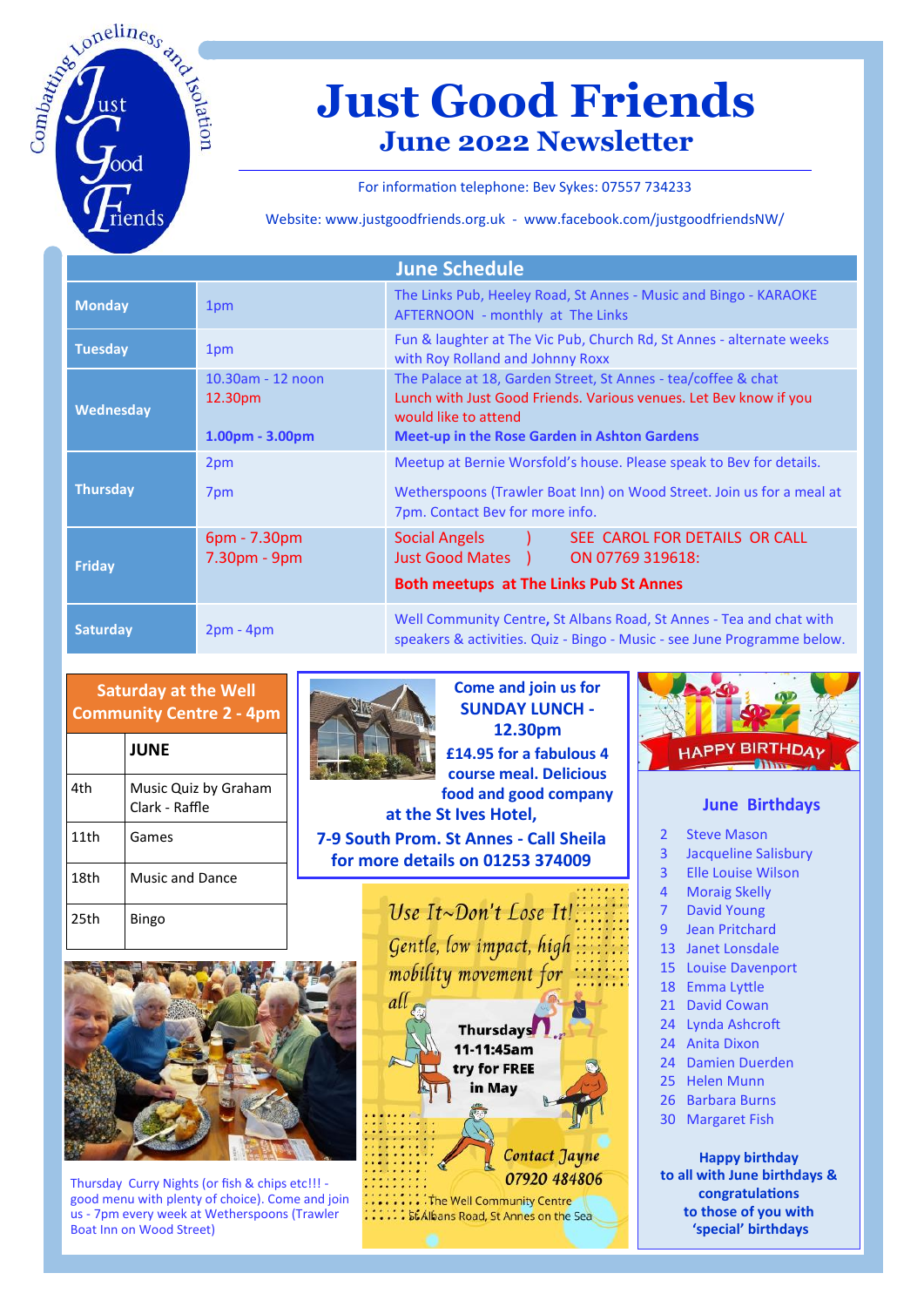**Thank you so much to the AKS Bring Me Sunshine Club for inviting us to their Jubilee Themed Tea Party at the end of April.**



We had a fantastic day which included an enjoyable quiz, delightful refreshments and to complete the day, a game of croquet on the lawn.

Pictures from top: Bring me Sunshine students with some of the delicious cakes; Julie & Laura enjoying themselves; Holly Cross

> celebrating with us and JGF group after the croquet.

> > A perfect afternoon. Thanks again AKS! Bev



Following our visit above, I received an email from Amanda Culpan, AKS Senior School Librarian, in which she wanted to let me know of the amazing work done by the students on our behalf. It is amazing how much they have done and I am so very proud of them. Bev

Extract from Amanda's email follows:

*A massive thank you to the whole of Just Good Friends. It was lovely to sit down and chat to your wonderful members and, although it may not have been the most exciting event in the JGF calendar, it was certainly a great introduction for our students to get to know you all. Can I just pass on, for your members, that the children fundraised to earn the money to pay for the decorations, games and catering. We started this year with no leadership team and absolutely no money in the coffers. It was with great pride that I watched my children earn the money to put on the event for your group. I hope they all enjoyed themselves and we look forward to doing something a bit more adventurous with you all in the very near future.*

#### **Trips/Excursions**

As the weather is starting to improve we are looking at booking some more short breaks/days out. These are the ones we think will be the most popular. **Please note addition below for November.**

**8 th June -** Buxton and Bakewell. The trip is with Walton's Coaches. £21 **12th to 16th June**

Grampian castles and gardens including Balmoral Castle and Grounds, Fyvie Castle and Gardens and Crathes Castle and Gardens. The trip is with Walton's Coaches staying at Mercure Aberdeen Caledonian Hotel, an elegant Victorian hotel. £379 per person based on 2 people sharing or £439 for single occupancy. Dinner, bed and breakfast.

- **5 th to 7th August -** Cambridge Weekend Break including a visit to Cambridge University Botanic Garden and a River Cam Cruise. This is a G-Line trip staying at Cambridge Bar Hill Hotel. £305 per person based on 2 people sharing or £355 for single occupancy. Dinner, bed and breakfast.
- **3 rd September -** Chatsworth Country Fair. The trip is with Walton's Coaches. £21.50

## **15th to 17th November**

**Excursions**

Thursford Christmas Spectacular. This trip is with G-Line staying at Dunston Hall in Norwich. A four-star Elizabethan mansion set in 150 acres of wooded parkland. The trip includes free time in Norwich and entry to the Thursford Christmas Spectacular, a fast-paced festive performance filled with world-class dancing, beautiful costumes and an eclectic music score that sees many visitors returning year after year! £375 per person based on 2 people sharing or £425 for single occupancy. Dinner, bed and breakfast. **There are limited single rooms** so for this trip and the others please let Carol Gradwell, Bernie Worsfold or Sheila Gardner know ASAP if you are interested. (Carol: 07769 319618: Bernie: 01253 720667 Sheila: 01253 374009)